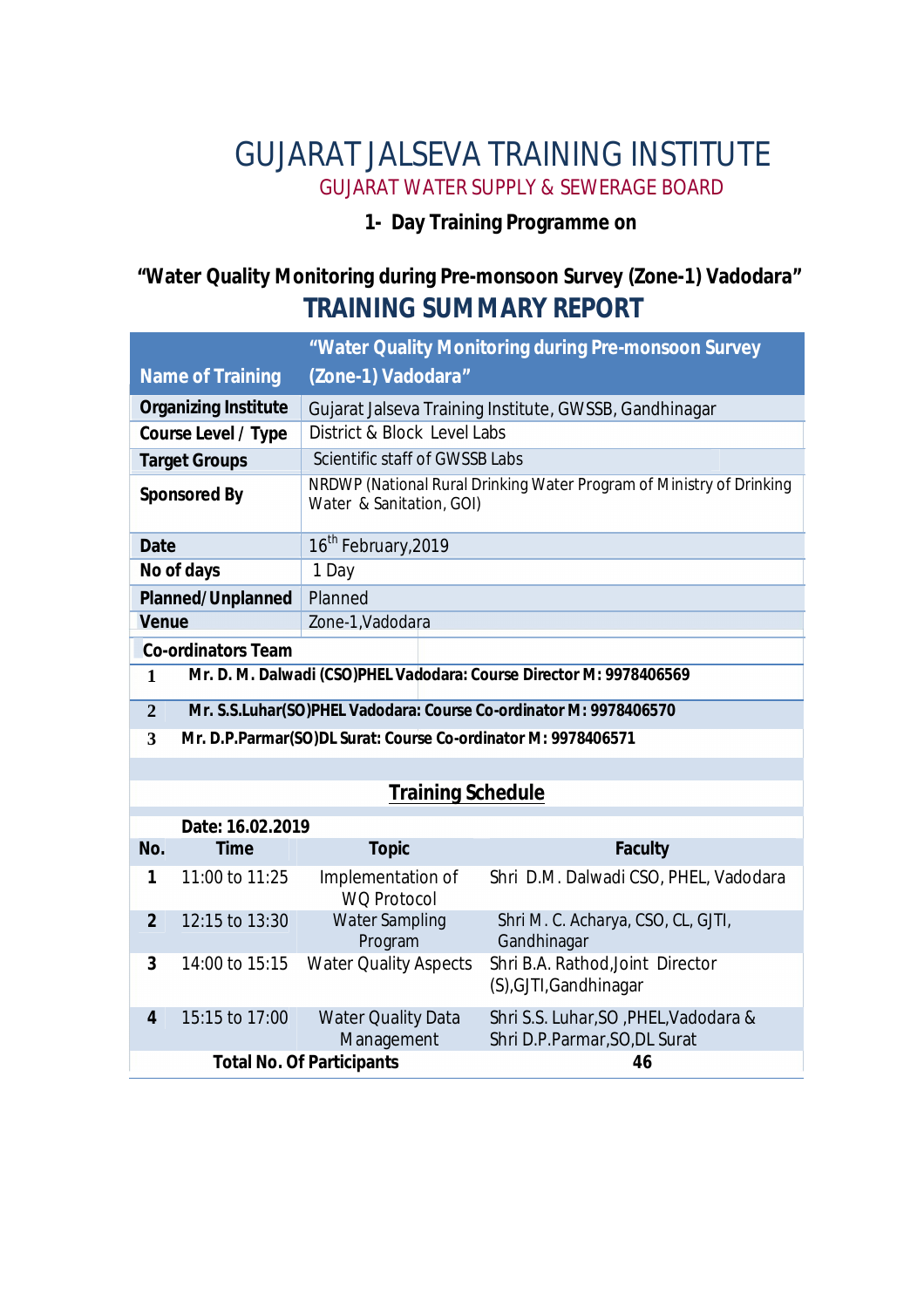## **Photo Gallery**

1. Shri B.B. Patel, Chief Engineer, Zone-1, Vadodara, delivering motivating speech to the Trainees



2. Shri B.A. Rathod, Joint Director(S),GJTI,Gandhinagar, giving valuable guidance to the Trainees

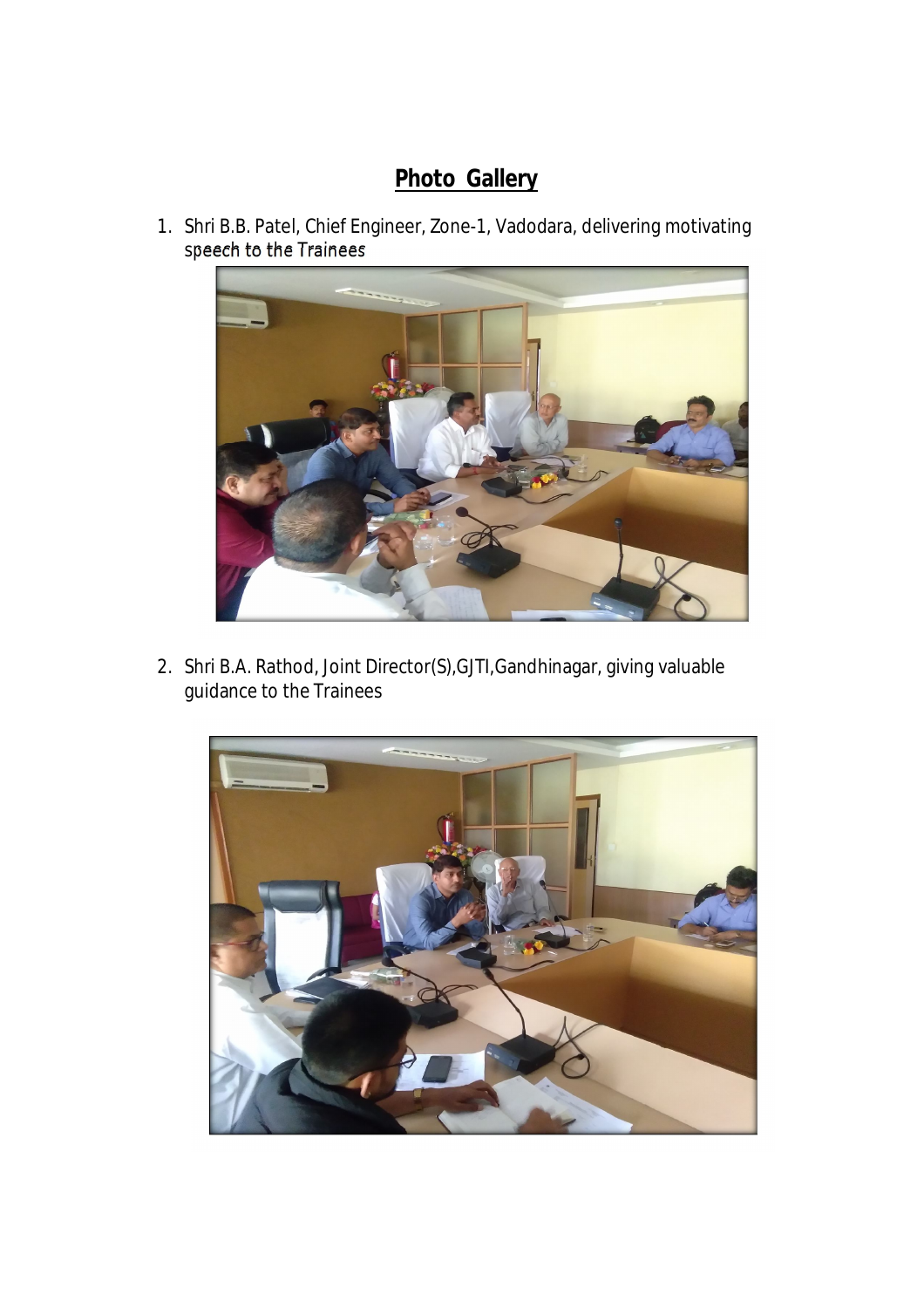3. Shri M.C Acharya, Chief Scientific Officer, Central Lab,Gandhinagar delivering the lecture.



4. Shri D.M. Dalwadi, Chief Scientific Officer, PH Engg. Lab, Vadodara, delivering the lecture.